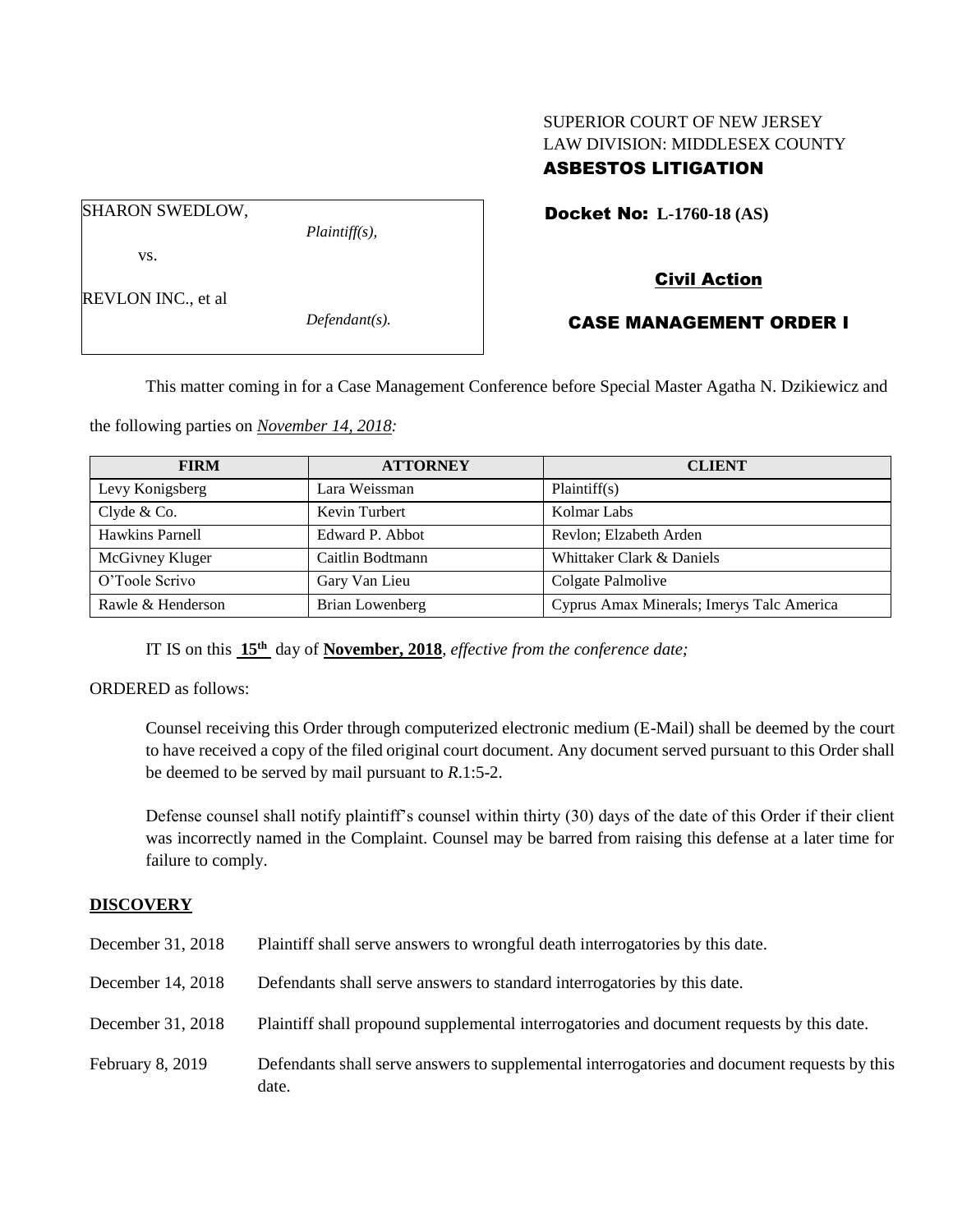| December 31, 2018 | Defendants shall propound supplemental interrogatories and document requests by this date.                                                                                                                  |
|-------------------|-------------------------------------------------------------------------------------------------------------------------------------------------------------------------------------------------------------|
| February 8, 2019  | Plaintiff shall serve answers to supplemental interrogatories and document requests by this<br>date.                                                                                                        |
| April 12, 2019    | Fact discovery, including depositions, shall be completed by this date. Plaintiff's counsel shall<br>contact the Special Master within one week of this deadline if all fact discovery is not<br>completed. |
| April 12, 2019    | Depositions of corporate representatives shall be completed by this date.                                                                                                                                   |

# **EARLY SETTLEMENT**

July 26, 2019 Settlement demands shall be served on all counsel and the Special Master by this date.

#### **SUMMARY JUDGMENT MOTION PRACTICE**

| May 31, 2019  | Plaintiff's counsel shall advise, in writing, of intent not to oppose motions by this date. |
|---------------|---------------------------------------------------------------------------------------------|
| June 14, 2019 | Summary judgment motions shall be filed no later than this date.                            |
| July 12, 2019 | Last return date for summary judgment motions.                                              |

#### **MEDICAL DEFENSE**

- May 17, 2019 Plaintiff shall serve medical expert reports by this date.
- May 17, 2019 Upon request by defense counsel, plaintiff is to arrange for the transfer of pathology specimens and x-rays, if any, by this date.
- August 30, 2019 Defendants shall identify its medical experts and serve medical reports, if any, by this date. In addition, defendants shall notify plaintiff's counsel (as well as all counsel of record) of a joinder in an expert medical defense by this date.

# **LIABILITY EXPERT REPORTS**

- May 17, 2019 Plaintiff shall identify its liability experts and serve liability expert reports or a certified expert statement by this date or waive any opportunity to rely on liability expert testimony.
- August 30, 2019 Defendants shall identify its liability experts and serve liability expert reports, if any, by this date or waive any opportunity to rely on liability expert testimony.

# **ECONOMIST EXPERT REPORTS**

May 17, 2019 Plaintiff shall identify its expert economists and serve expert economist report(s), if any, by this date or waive any opportunity to rely on economic expert testimony.

 $\_$  ,  $\_$  ,  $\_$  ,  $\_$  ,  $\_$  ,  $\_$  ,  $\_$  ,  $\_$  ,  $\_$  ,  $\_$  ,  $\_$  ,  $\_$  ,  $\_$  ,  $\_$  ,  $\_$  ,  $\_$  ,  $\_$  ,  $\_$  ,  $\_$  ,  $\_$  ,  $\_$  ,  $\_$  ,  $\_$  ,  $\_$  ,  $\_$  ,  $\_$  ,  $\_$  ,  $\_$  ,  $\_$  ,  $\_$  ,  $\_$  ,  $\_$  ,  $\_$  ,  $\_$  ,  $\_$  ,  $\_$  ,  $\_$  ,